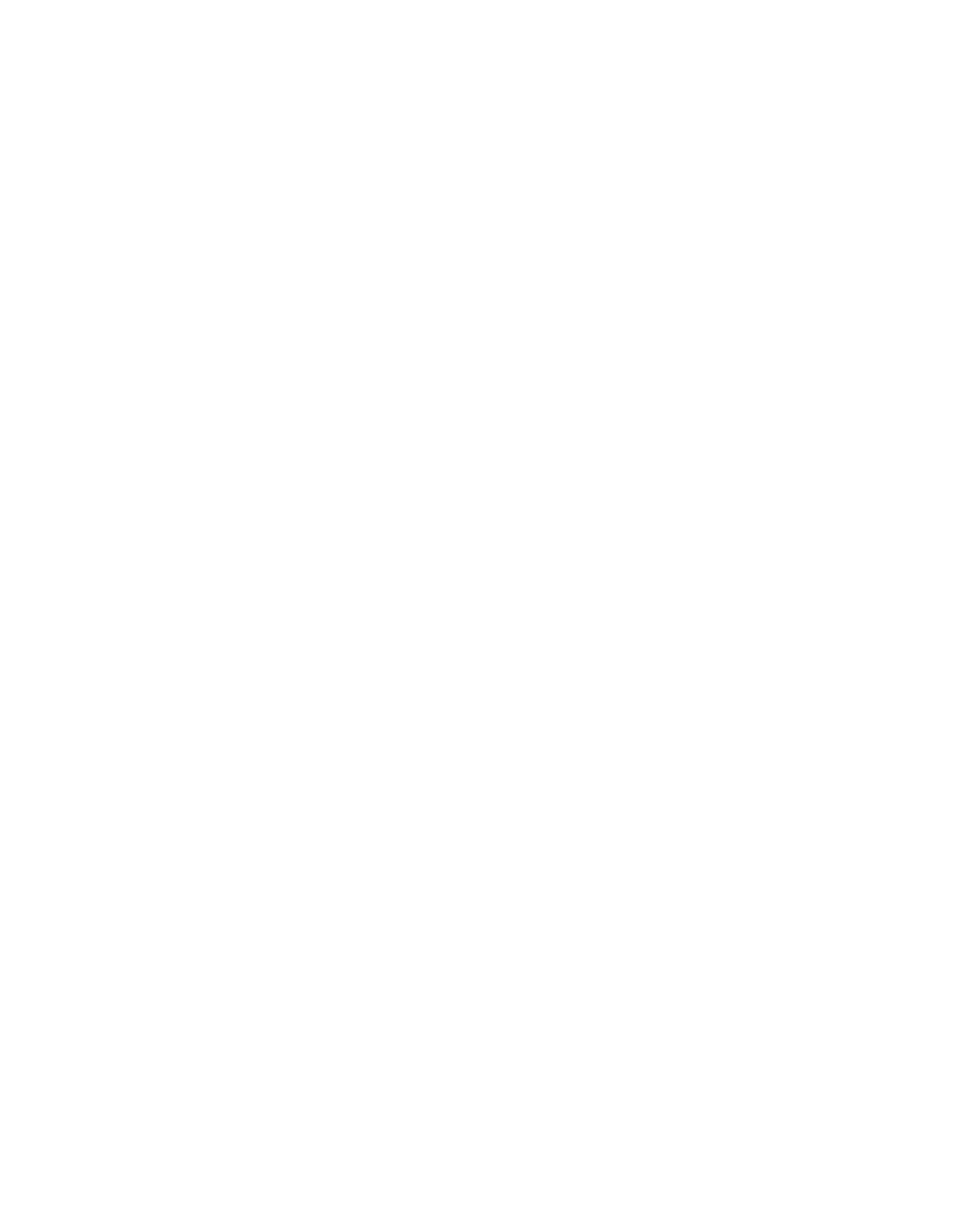#### **RESULTS AND GENERAL CONFORMITY APPLICABILITY**

The General Conformity Rule of the federal Clean Air Act (CAA) ensures that federal agencies (including the Federal Aviation Administration (FAA)) do not approve, permit or fund development projects or actions occurring in United States Environmental Protection Agency (EPA)-designated nonattainment or maintenance areas that do not conform to a federallyapproved State Implementation Plan (SIP) to attain the National Ambient Air Quality Standards (NAAQS).

The Sheraton Four Points Hotel Demolition project (Proposed Action) is located in Anne Arundel County in Maryland, which is presently designated by the EPA as nonattainment for the pollutants of ozone  $(O_3)$  and particulate matter equal to or less than 2.5 micrometers (fine particulates or PM<sub>2.5</sub>). Therefore, the EPA's General Conformity Rule applies to the Proposed Action and an air quality analysis was prepared. Emissions of nitrogen oxides ( $NO_x$ ) and volatile organic compounds (VOC) – the two primary precursors to  $O_3$  formation – as well as PM<sub>2.5</sub> are the focus of the air quality analysis. For this Proposed Action, the applicable *de minimis* thresholds are 100 tons per year of VOC,  $NO<sub>x</sub>$ , and  $PM<sub>2.5</sub>$ . For completeness, the emissions inventory also included carbon monoxide (CO), particulate matter equal to or less than 10 micrometers (coarse particulates or  $PM_{10}$ ), and sulfur dioxide (SO<sub>2</sub>).

Construction emissions associated with the Proposed Action are presented and compared to *de minimis* thresholds, where applicable, in **Table 1**. Construction emissions include combustion exhaust from equipment and fugitive dust from soil disturbance and demolition activities. Construction is expected to occur during an 18 week period in 2014. As shown, the maximum annual emissions are estimated to be 1.1 tons of CO, 0.9 tons of  $NO<sub>x</sub>$ , 7.9 tons of  $PM<sub>10</sub>$ , 0.9 tons of PM<sub>2.5</sub>, less than 0.1 ton of SO<sub>2</sub>, and 0.1 ton of VOC. Importantly, the maximum annual emissions of VOC, NOx, and PM2.5 do not exceed *de minimis* thresholds, and hence, construction emissions conform to the applicable SIP designed to attain the NAAQS.

| <b>Pollutant</b>                                        | 2014   | de minimis               | <b>Conforms?</b> |
|---------------------------------------------------------|--------|--------------------------|------------------|
|                                                         |        |                          |                  |
| Carbon Monoxide (CO)                                    | 1.11   | $\overline{\phantom{a}}$ | Yes              |
| Nitrogen Oxides $(NO_x)$                                | 0.87   | 100                      | Yes              |
| Particulate Matter 10 micrometers (PM <sub>10</sub> )   | 7.93   | $\overline{\phantom{a}}$ | Yes              |
| Particulate Matter 2.5 micrometers (PM <sub>2.5</sub> ) | 0.85   | 100                      | Yes              |
| Sulfur Dioxide (SO <sub>2</sub> )                       | < 0.01 | $\,$                     | Yes              |
| Volatile Organic Compounds (VOC)                        | 0.07   | 100                      | Yes              |

**Table 1 Project-related Construction Emissions Inventory**

**Source:** United States Environmental Protection Agency NONROAD2008a and United States Environmental Protection Agency Motor Vehicle Emission Simulator MOVES2010b.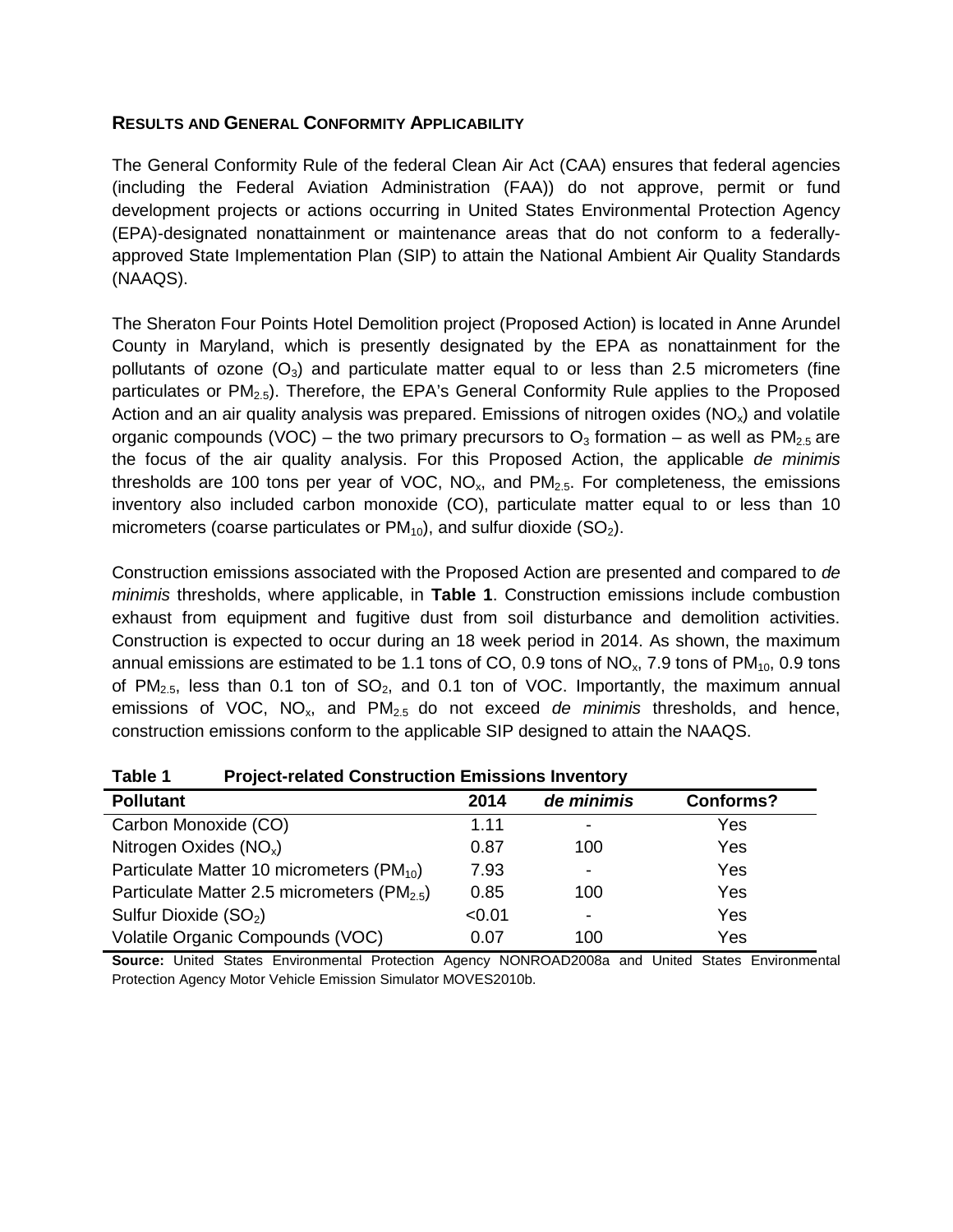#### **EMISSION REDUCTION MEASURES**

Although construction-related emissions associated with the Proposed Action are considered to be *de minimis* under the CAA General Conformity Rule and are temporary in duration (i.e., 18 weeks), these emissions can be further reduced by employing the following measures. Importantly, the fugitive dust calculations prepared in support of this air quality analysis account for implementation of these measures as they relate to dust control (i.e., periodic watering):

- Reduction of exposed erodible surface area through appropriate materials and equipment staging procedures;
- Cover of exposed surface areas with pavement or vegetation in an expeditious manner;
- Reduction of equipment idling times;
- Ensure contractor knowledge of appropriate fugitive dust and equipment exhaust controls;
- Soil and stock-pile stabilization via cover or periodic watering;
- Use of low- or zero-emissions equipment;
- Use of covered haul trucks and conveyors during materials transportation;
- Reduction of electrical generator usage, wherever possible;
- Suspension of construction activities during high-wind conditions;
- Creation of dust, odor and nuisance reporting system;
- Daily watering of exposed surfaces and demolition activities;
- Reduction of vehicles speeds onsite; and
- Prohibition of open burning for waste disposal.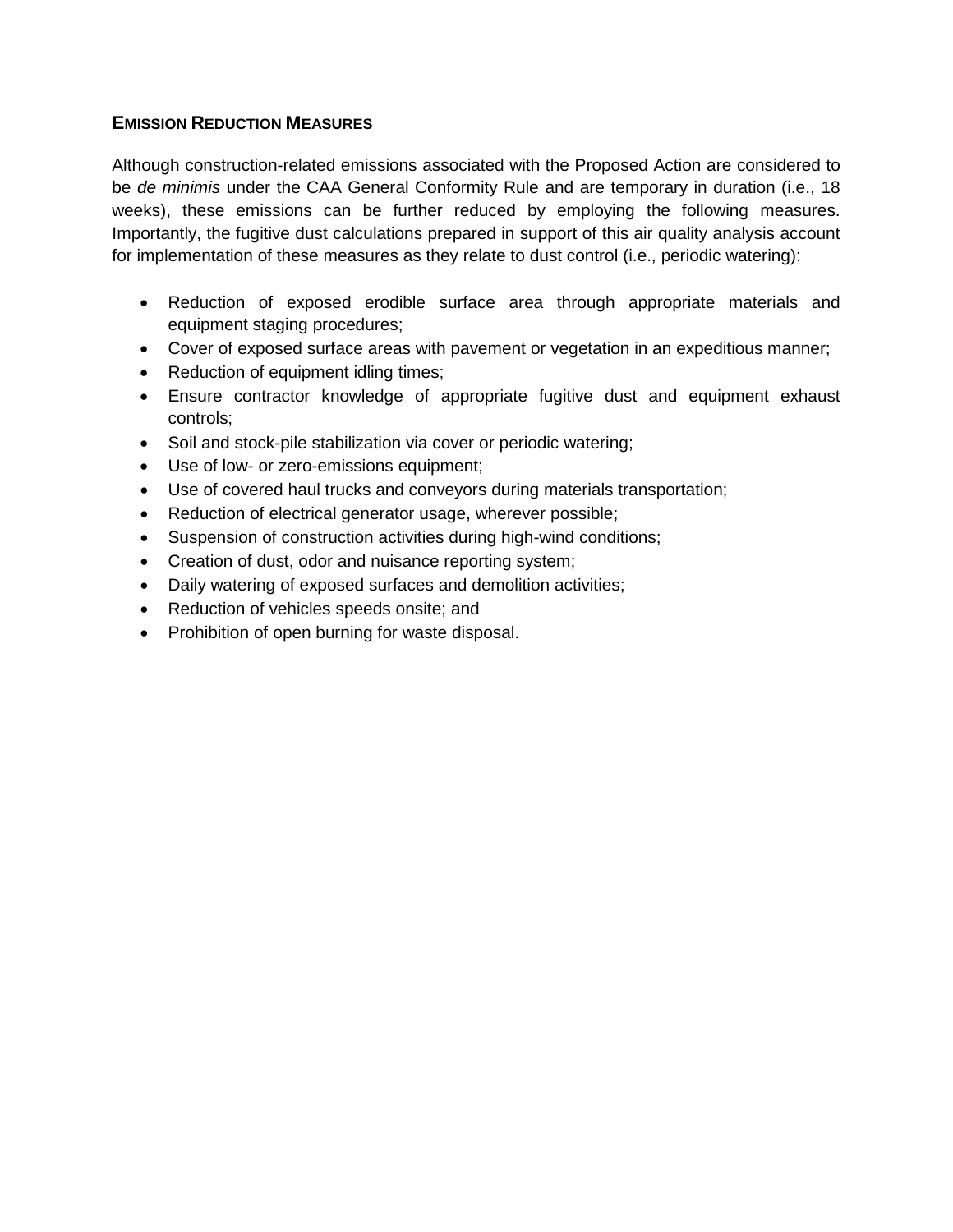# Maryland Aviation Administration: BWI Marshall

## Sheraton Four Points Hotel Demolition

## January 31, 2014

These assumptions are based upon information given in the "Four Points by Sheraton BWI ESA Rpt.pdf" document, AECOM; dated June 7, 2012 and crew data from RS Means. Other documents used were provided by MAA. In addition, because limited quantities are given, production rates of crews are rough estimates and illustrate what a builder could realize. Likewise this schedule is not to be used as an actual construction schedule; its production is intended only to create a rough estimate of equipment usage during construction.

#### **ASSUMPTIONS:**

- 1. The schedule will use days as its unit of time; crew shifts will be 10hrs per day; 6 days per week.
- 2. The NTP for this schedule will be March 31, 2014 based upon the provided document: "Hotel Demo Project Schedule 012414.pdf".
- 3. Production rates were derived utilizing available data from previous airport projects such as Charlotte Douglas and the BWI Hotel Environmental Assessment (EA). Other data was sourced from RS Means Productivity Standards for Construction and other web sources.
- 4. It is assumed that there will be one (1) Owner's Representative on site with a Pickup truck for the duration of the work.
- 5. No Maintenance of Traffic (MOT) is needed as the building is being demolished in an area not impeding the airport's traffic flow.
- 6. All trucks are assumed to have a haul distance of no more than 10 miles one-way. Assume two (2) Tractor Trailer trucks per week, during salvage operations to pick up interior items.
- 7. Production rates and crew sizes are as follows: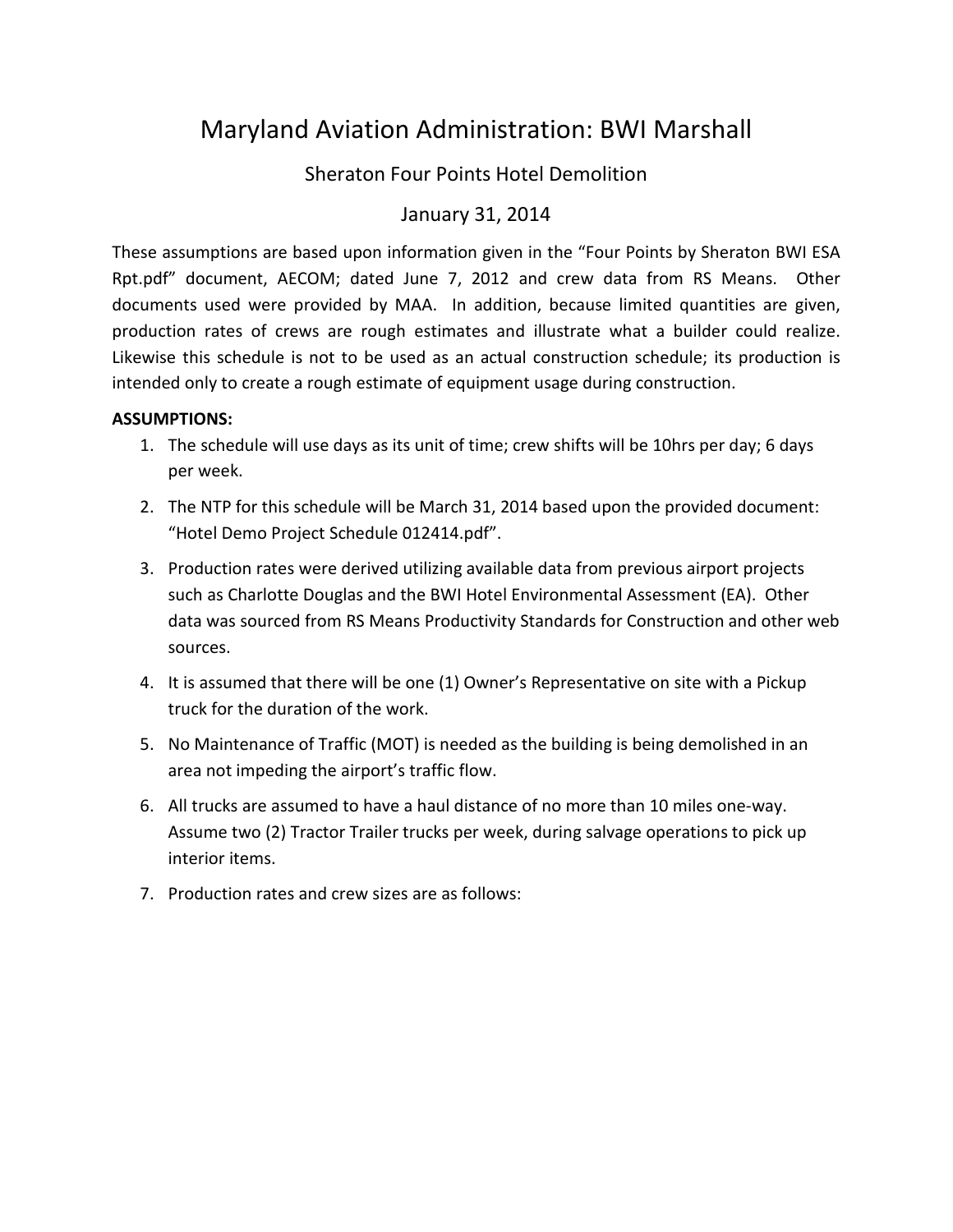| Labor                         | <b>Equipment</b>                   |
|-------------------------------|------------------------------------|
| 1 – Project Manager           | $1-SUV$                            |
| $2$ – Field Engineers         | 2 - Pick-ups                       |
| 1 – Administrative Assistance | $1 -$ Fuel Truck                   |
| $1 -$ General Superintendent  | 1 – Maintenance Vehicle with Crane |
| $1 -$ Safety Manager          |                                    |
| 1 – Mechanic                  |                                    |
| 1 – Fuel Truck Operator       |                                    |

#### **Administrative Support Team (ADMIN)**

This team will be in place for the duration of the contract and will provide managerial oversight for the project.

#### **Salvage Crew (SALV)**

| Labor                   | <b>Equipment</b>                    |
|-------------------------|-------------------------------------|
| 1 – Equipment Operators | $1 - Pick-up$                       |
| $2 -$ Laborers          | 1 – Tractor Trailer Truck           |
| 2 – Truck Drivers       | $1 - F.E.$ Loader, 2.5CY (170 H.P.) |
|                         | $1 - 16$ CY / Dump Trucks           |

Assume one trip at the end of each day to dispose of the materials gathered from each building.

#### **Building Demo Crew (BLDDEM)**

| Labor                     | Equipment                           |
|---------------------------|-------------------------------------|
| $1 -$ Foreman             | $1 - Pick-up$                       |
| $2 -$ Equipment Operators | 1 – Hydraulic Excavator             |
| $2 -$ Laborers            | $1 - F.E.$ Loader, 2.5CY (170 H.P.) |
| 2 – Truck Drivers         | $2 - 16$ CY / Dump Trucks           |

Production rate of building demolition is 14,800 CF per day.

#### **Fence Crew (FNC)**

| Labor                     | <b>Equipment</b>          |
|---------------------------|---------------------------|
| $1 -$ Foreman             | $1 - Pick-up$             |
| $1 -$ Equipment Operators | 1 – Flat Bed Truck, 3 Ton |
| $\vert 3 -$ Laborers      | 1 – Fence Post Auger      |
| 1 – Truck Drivers         |                           |

Production rate is 300 L.F. per day; with one day to install an access gate.

#### **Mobilization Crew (MOB)**

| Labor                          | <b>Equipment</b>           |
|--------------------------------|----------------------------|
| 3 – Truck Drivers              | 3 – Tractor Trailer Trucks |
| $4 -$ Laborers                 | - 1 – Fork Lift            |
| $\vert$ 1 – Equipment Operator |                            |

This crew is use during Mobilization in conjunction with the ADMIN Support Team.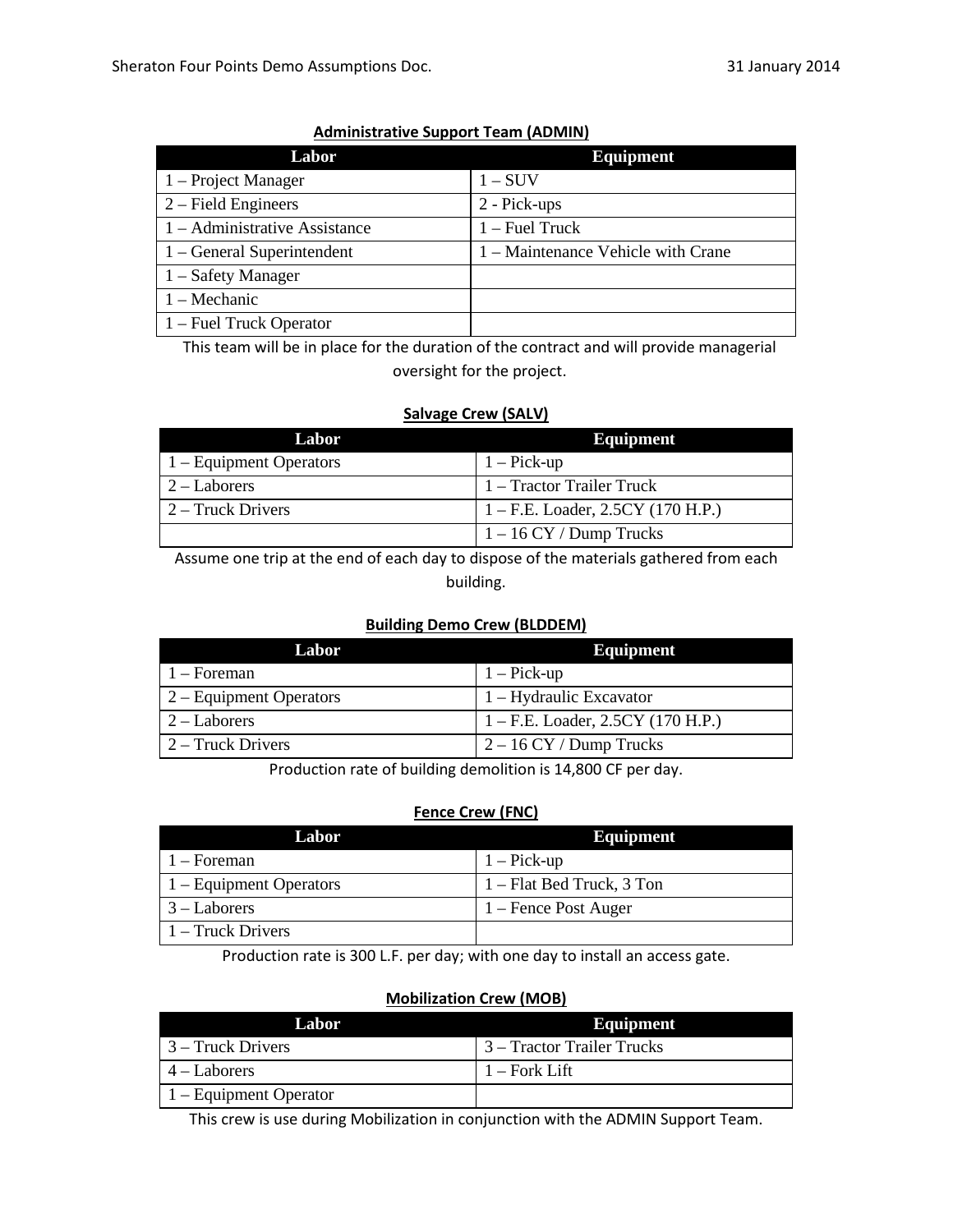| Labor                 | Equipment                         |
|-----------------------|-----------------------------------|
| $\vert$ 1 – Foreman   | $2 - \text{HEPA Vacs.}$ , 16 Gal. |
| $\sqrt{7 - W}$ orkers |                                   |

#### **Asbestos / Haz-Mat Abatement Crew (ASBES)**

This crew is used to remove the Asbestos / Haz-Mat materials from the work site.

Production rate is 14,000 S.F. per day.

#### **Seeding Crew (SEED)**

| Labor          | Equipment                                    |
|----------------|----------------------------------------------|
| $1 -$ Foreman  | $\vert 1 -$ Pick-up                          |
| $1 -$ Operator | $\vert$ 1 – Backhoe Loader w/attachment (48) |
|                | H.P.                                         |

Production Rate for seeding is 52 M.S.F. per day.

#### **Asbestos / Haz-Mat Abatement Crew (ASBES2)**

| Labor              | Equipment                 |
|--------------------|---------------------------|
| 1 – Foreman        | 3 – HEPA Vacs., 16 Gal.   |
| $17 - Wordsers$    | $4 - A$ irless Sprayers   |
| $\vert$ 1 – Driver | 1 – Tractor Trailer Truck |

This crew is used to remove the asbestos / Haz-Mat materials from buildings.

Production rate is 2,100 S.F. per day.

#### **Interior Demolition Crew (INTDEM)**

| Labor                                  | <b>Equipment</b>          |
|----------------------------------------|---------------------------|
| $1 -$ Foreman                          | $1 - Pick-up$             |
| $ 1 -$ Operator                        | $2 - 16$ CY / Dump Trucks |
| $\sqrt{2}$ – Laborers                  | Gas Engine Power Tools    |
| $\vert 2 - \text{Truck Drivers} \vert$ |                           |

Production rate of selective Interior Demo is 400 S.F. per day.

#### **Grading Crew (GRADE)**

| Labor            | <b>Equipment</b>        |
|------------------|-------------------------|
| 1 – Foreman      | $1 -$ Pick-up           |
| $ 3 -$ Operators | $1 - 30,000$ Lbs Grader |
| $ 1 -$ Laborer   | 1 – Tandem Roller       |
|                  | 1 – 200 H.P. Dozer      |

Production rate 3,500 S.Y. per day.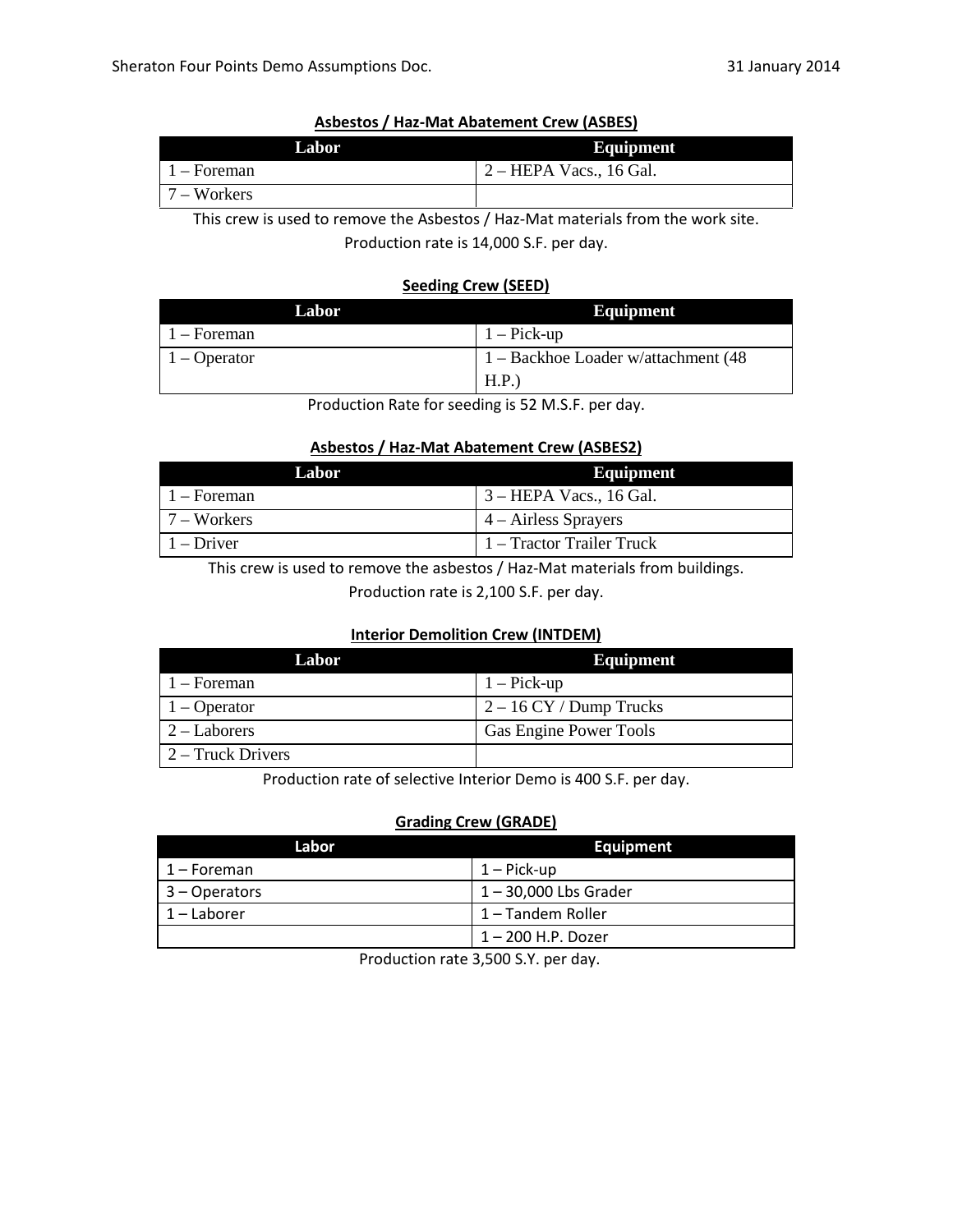### **Utilities (UTILI)**

| Labor            | <b>Equipment</b>                    |
|------------------|-------------------------------------|
| $1 -$ Foreman    | $1 - Pick-up$                       |
| $10 - Operators$ | $2 - C$ rew Truck                   |
| 5 - Laborers     | 1 – Hydraulic Excavator             |
| $2 - W$ elders   | $2 - F.E.$ Loader, 2.5CY (170 H.P.) |
|                  | 2 - Low Boys                        |
|                  | 1 - Backhoes                        |
|                  | $3 - 10$ CY / Dump Trucks           |
|                  | $2 - Arc$ Welders                   |
|                  | $1 -$ Compressor                    |
|                  | 1 – Vibratory Roller                |

Production rate of Trenching is 200 linear feet per day. This crew will be used to remove and cap existing utilities that will no longer be in use.

#### **Water Removal Crew (DEWATER)**

| Labor          | Equipment                                     |
|----------------|-----------------------------------------------|
| $1 -$ Foreman  | $1 - Pick-up$                                 |
| $1 - Operator$ | $\vert$ 1 – Water Truck (Diesel) 5,000 Gallon |
|                | Tank Capacity (750 GPM Pump, on-board)        |

Assume a 10 mile round trip for disposal. Production rate is 5,000 gallons per hour removed.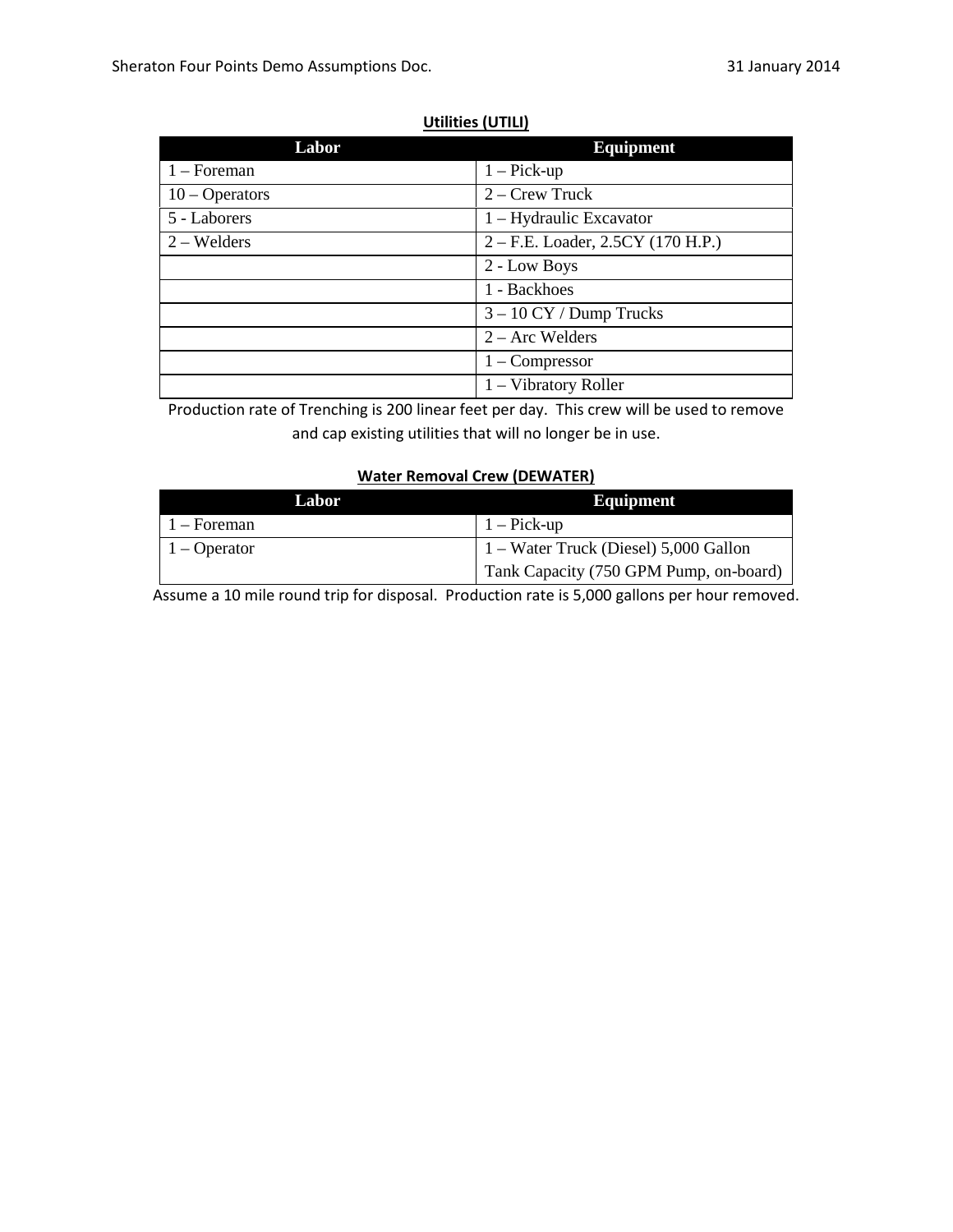| $\overline{2}$<br>10 <sup>7</sup><br>12<br>13<br>14<br>16<br>17<br>18<br>19<br>$-1$<br>$\mathbf{3}$<br>$5\overline{)}$<br>9<br>11<br>15<br>20<br>$\overline{1}$<br>$\overline{4}$<br>6<br>8<br>133 16-Dec-13A<br>04-Aug-14<br><b>BWI: Sheraton Four Points Hotel Demo</b><br>12-Mar-14<br>50 16-Dec-13 A<br><b>Design</b><br>NTP - Design<br>$0$ 16-Dec-13A<br>D <sub>100</sub><br>Haz-Mat Survey and Documentation<br>D <sub>110</sub><br>40 16-Dec-13 A<br>12-Feb-14<br>Site Survey<br>8 16-Dec-13 A<br>27-Dec-13 A<br>D <sub>120</sub><br>Demo & Site Design & Documentation<br>12-Mar-14<br>D <sub>130</sub><br>50 31-Dec-13A<br>14-May-14<br>$65$ 13-Feb-14<br><b>Procurement</b><br>P <sub>100</sub><br>Haz-Mat Abatement Package and Approval<br>40 13-Feb-14<br>09-Apr-14<br>P110<br>Demolition Project Procurment and Approval<br>45 13-Mar-14<br>14-May-14<br>$\vert$ 04-Aug-14<br>81 10-Apr-14<br><b>Construction Site Activity</b><br>NTP - Construction<br>C <sub>100</sub><br>$0$ 10-Apr-14<br>Project Management/Admin<br>100 10-Apr-14<br>C160<br>04-Aug-14<br>42 10-Apr-14<br>28-May-14<br><b>Site Preparation</b><br>Mobilization<br>C <sub>105</sub><br>$5 10-Apr-14$<br>15-Apr-14<br>Haz-Mat Containment & Prep<br>12 16-Apr-14<br>29-Apr-14<br>C110<br>Haz-Mat Remediation<br>24 23-Apr-14<br>C120<br>20-May-14<br>Demo. Site Prep & Protection<br>$6 15-May-14$<br>21-May-14<br>C <sub>130</sub><br>12 15-May-14<br>C140<br>Salvage and Recycling Operation<br>28-May-14<br>14-Jul-14<br>46 22-May-14<br><b>Demolition</b><br>15 22-May-14<br>07-Jun-14<br>Utility Cap Selective Demolition<br>C <sub>150</sub><br>Drain and Demo Pool<br>$3$ 22-May-14<br>24-May-14<br>C170<br>Backfill and Compact Pool Area<br>C180<br>$3 \mid 26$ -May-14<br>28-May-14<br>C190<br>Demo Buildings and Haul Material off Site<br>40 29-May-14<br>14-Jul-14<br>04-Aug-14<br>18 15-Jul-14<br><b>Site Restoration</b><br>25-Jul-14<br>Grade Site<br>$10$   15-Jul-14<br>A1000<br>28-Jul-14<br>Remove Construction Fencing<br>A1010<br>2 26-Jul-14<br>29-Jul-14<br>A1020<br>Seed Site<br>1 29-Jul-14<br>Install Permanent Perimeter Fence with Vehicle Access<br>04-Aug-14<br>A1025<br>$5 \mid 30 -$ Jul-14<br>A1030<br>Project Complete<br>$\Omega$<br>04-Aug-14 | <b>Activity ID</b> | <b>Activity Name</b> | <b>Original</b> Start | Finish | Week |  |  |  |  |  |  |  |  |  |  |  |  |  |
|-----------------------------------------------------------------------------------------------------------------------------------------------------------------------------------------------------------------------------------------------------------------------------------------------------------------------------------------------------------------------------------------------------------------------------------------------------------------------------------------------------------------------------------------------------------------------------------------------------------------------------------------------------------------------------------------------------------------------------------------------------------------------------------------------------------------------------------------------------------------------------------------------------------------------------------------------------------------------------------------------------------------------------------------------------------------------------------------------------------------------------------------------------------------------------------------------------------------------------------------------------------------------------------------------------------------------------------------------------------------------------------------------------------------------------------------------------------------------------------------------------------------------------------------------------------------------------------------------------------------------------------------------------------------------------------------------------------------------------------------------------------------------------------------------------------------------------------------------------------------------------------------------------------------------------------------------------------------------------------------------------------------------------------------------------------------------------------------------------------------------------------------------------------------------------------------------------------------------------------------------------------------------|--------------------|----------------------|-----------------------|--------|------|--|--|--|--|--|--|--|--|--|--|--|--|--|
|                                                                                                                                                                                                                                                                                                                                                                                                                                                                                                                                                                                                                                                                                                                                                                                                                                                                                                                                                                                                                                                                                                                                                                                                                                                                                                                                                                                                                                                                                                                                                                                                                                                                                                                                                                                                                                                                                                                                                                                                                                                                                                                                                                                                                                                                       |                    |                      | <b>Duration</b>       |        |      |  |  |  |  |  |  |  |  |  |  |  |  |  |
|                                                                                                                                                                                                                                                                                                                                                                                                                                                                                                                                                                                                                                                                                                                                                                                                                                                                                                                                                                                                                                                                                                                                                                                                                                                                                                                                                                                                                                                                                                                                                                                                                                                                                                                                                                                                                                                                                                                                                                                                                                                                                                                                                                                                                                                                       |                    |                      |                       |        |      |  |  |  |  |  |  |  |  |  |  |  |  |  |
|                                                                                                                                                                                                                                                                                                                                                                                                                                                                                                                                                                                                                                                                                                                                                                                                                                                                                                                                                                                                                                                                                                                                                                                                                                                                                                                                                                                                                                                                                                                                                                                                                                                                                                                                                                                                                                                                                                                                                                                                                                                                                                                                                                                                                                                                       |                    |                      |                       |        |      |  |  |  |  |  |  |  |  |  |  |  |  |  |
|                                                                                                                                                                                                                                                                                                                                                                                                                                                                                                                                                                                                                                                                                                                                                                                                                                                                                                                                                                                                                                                                                                                                                                                                                                                                                                                                                                                                                                                                                                                                                                                                                                                                                                                                                                                                                                                                                                                                                                                                                                                                                                                                                                                                                                                                       |                    |                      |                       |        |      |  |  |  |  |  |  |  |  |  |  |  |  |  |
|                                                                                                                                                                                                                                                                                                                                                                                                                                                                                                                                                                                                                                                                                                                                                                                                                                                                                                                                                                                                                                                                                                                                                                                                                                                                                                                                                                                                                                                                                                                                                                                                                                                                                                                                                                                                                                                                                                                                                                                                                                                                                                                                                                                                                                                                       |                    |                      |                       |        |      |  |  |  |  |  |  |  |  |  |  |  |  |  |
|                                                                                                                                                                                                                                                                                                                                                                                                                                                                                                                                                                                                                                                                                                                                                                                                                                                                                                                                                                                                                                                                                                                                                                                                                                                                                                                                                                                                                                                                                                                                                                                                                                                                                                                                                                                                                                                                                                                                                                                                                                                                                                                                                                                                                                                                       |                    |                      |                       |        |      |  |  |  |  |  |  |  |  |  |  |  |  |  |
|                                                                                                                                                                                                                                                                                                                                                                                                                                                                                                                                                                                                                                                                                                                                                                                                                                                                                                                                                                                                                                                                                                                                                                                                                                                                                                                                                                                                                                                                                                                                                                                                                                                                                                                                                                                                                                                                                                                                                                                                                                                                                                                                                                                                                                                                       |                    |                      |                       |        |      |  |  |  |  |  |  |  |  |  |  |  |  |  |
|                                                                                                                                                                                                                                                                                                                                                                                                                                                                                                                                                                                                                                                                                                                                                                                                                                                                                                                                                                                                                                                                                                                                                                                                                                                                                                                                                                                                                                                                                                                                                                                                                                                                                                                                                                                                                                                                                                                                                                                                                                                                                                                                                                                                                                                                       |                    |                      |                       |        |      |  |  |  |  |  |  |  |  |  |  |  |  |  |
|                                                                                                                                                                                                                                                                                                                                                                                                                                                                                                                                                                                                                                                                                                                                                                                                                                                                                                                                                                                                                                                                                                                                                                                                                                                                                                                                                                                                                                                                                                                                                                                                                                                                                                                                                                                                                                                                                                                                                                                                                                                                                                                                                                                                                                                                       |                    |                      |                       |        |      |  |  |  |  |  |  |  |  |  |  |  |  |  |
|                                                                                                                                                                                                                                                                                                                                                                                                                                                                                                                                                                                                                                                                                                                                                                                                                                                                                                                                                                                                                                                                                                                                                                                                                                                                                                                                                                                                                                                                                                                                                                                                                                                                                                                                                                                                                                                                                                                                                                                                                                                                                                                                                                                                                                                                       |                    |                      |                       |        |      |  |  |  |  |  |  |  |  |  |  |  |  |  |
|                                                                                                                                                                                                                                                                                                                                                                                                                                                                                                                                                                                                                                                                                                                                                                                                                                                                                                                                                                                                                                                                                                                                                                                                                                                                                                                                                                                                                                                                                                                                                                                                                                                                                                                                                                                                                                                                                                                                                                                                                                                                                                                                                                                                                                                                       |                    |                      |                       |        |      |  |  |  |  |  |  |  |  |  |  |  |  |  |
|                                                                                                                                                                                                                                                                                                                                                                                                                                                                                                                                                                                                                                                                                                                                                                                                                                                                                                                                                                                                                                                                                                                                                                                                                                                                                                                                                                                                                                                                                                                                                                                                                                                                                                                                                                                                                                                                                                                                                                                                                                                                                                                                                                                                                                                                       |                    |                      |                       |        |      |  |  |  |  |  |  |  |  |  |  |  |  |  |
|                                                                                                                                                                                                                                                                                                                                                                                                                                                                                                                                                                                                                                                                                                                                                                                                                                                                                                                                                                                                                                                                                                                                                                                                                                                                                                                                                                                                                                                                                                                                                                                                                                                                                                                                                                                                                                                                                                                                                                                                                                                                                                                                                                                                                                                                       |                    |                      |                       |        |      |  |  |  |  |  |  |  |  |  |  |  |  |  |
|                                                                                                                                                                                                                                                                                                                                                                                                                                                                                                                                                                                                                                                                                                                                                                                                                                                                                                                                                                                                                                                                                                                                                                                                                                                                                                                                                                                                                                                                                                                                                                                                                                                                                                                                                                                                                                                                                                                                                                                                                                                                                                                                                                                                                                                                       |                    |                      |                       |        |      |  |  |  |  |  |  |  |  |  |  |  |  |  |
|                                                                                                                                                                                                                                                                                                                                                                                                                                                                                                                                                                                                                                                                                                                                                                                                                                                                                                                                                                                                                                                                                                                                                                                                                                                                                                                                                                                                                                                                                                                                                                                                                                                                                                                                                                                                                                                                                                                                                                                                                                                                                                                                                                                                                                                                       |                    |                      |                       |        |      |  |  |  |  |  |  |  |  |  |  |  |  |  |
|                                                                                                                                                                                                                                                                                                                                                                                                                                                                                                                                                                                                                                                                                                                                                                                                                                                                                                                                                                                                                                                                                                                                                                                                                                                                                                                                                                                                                                                                                                                                                                                                                                                                                                                                                                                                                                                                                                                                                                                                                                                                                                                                                                                                                                                                       |                    |                      |                       |        |      |  |  |  |  |  |  |  |  |  |  |  |  |  |
|                                                                                                                                                                                                                                                                                                                                                                                                                                                                                                                                                                                                                                                                                                                                                                                                                                                                                                                                                                                                                                                                                                                                                                                                                                                                                                                                                                                                                                                                                                                                                                                                                                                                                                                                                                                                                                                                                                                                                                                                                                                                                                                                                                                                                                                                       |                    |                      |                       |        |      |  |  |  |  |  |  |  |  |  |  |  |  |  |
|                                                                                                                                                                                                                                                                                                                                                                                                                                                                                                                                                                                                                                                                                                                                                                                                                                                                                                                                                                                                                                                                                                                                                                                                                                                                                                                                                                                                                                                                                                                                                                                                                                                                                                                                                                                                                                                                                                                                                                                                                                                                                                                                                                                                                                                                       |                    |                      |                       |        |      |  |  |  |  |  |  |  |  |  |  |  |  |  |
|                                                                                                                                                                                                                                                                                                                                                                                                                                                                                                                                                                                                                                                                                                                                                                                                                                                                                                                                                                                                                                                                                                                                                                                                                                                                                                                                                                                                                                                                                                                                                                                                                                                                                                                                                                                                                                                                                                                                                                                                                                                                                                                                                                                                                                                                       |                    |                      |                       |        |      |  |  |  |  |  |  |  |  |  |  |  |  |  |
|                                                                                                                                                                                                                                                                                                                                                                                                                                                                                                                                                                                                                                                                                                                                                                                                                                                                                                                                                                                                                                                                                                                                                                                                                                                                                                                                                                                                                                                                                                                                                                                                                                                                                                                                                                                                                                                                                                                                                                                                                                                                                                                                                                                                                                                                       |                    |                      |                       |        |      |  |  |  |  |  |  |  |  |  |  |  |  |  |
|                                                                                                                                                                                                                                                                                                                                                                                                                                                                                                                                                                                                                                                                                                                                                                                                                                                                                                                                                                                                                                                                                                                                                                                                                                                                                                                                                                                                                                                                                                                                                                                                                                                                                                                                                                                                                                                                                                                                                                                                                                                                                                                                                                                                                                                                       |                    |                      |                       |        |      |  |  |  |  |  |  |  |  |  |  |  |  |  |
|                                                                                                                                                                                                                                                                                                                                                                                                                                                                                                                                                                                                                                                                                                                                                                                                                                                                                                                                                                                                                                                                                                                                                                                                                                                                                                                                                                                                                                                                                                                                                                                                                                                                                                                                                                                                                                                                                                                                                                                                                                                                                                                                                                                                                                                                       |                    |                      |                       |        |      |  |  |  |  |  |  |  |  |  |  |  |  |  |
|                                                                                                                                                                                                                                                                                                                                                                                                                                                                                                                                                                                                                                                                                                                                                                                                                                                                                                                                                                                                                                                                                                                                                                                                                                                                                                                                                                                                                                                                                                                                                                                                                                                                                                                                                                                                                                                                                                                                                                                                                                                                                                                                                                                                                                                                       |                    |                      |                       |        |      |  |  |  |  |  |  |  |  |  |  |  |  |  |
|                                                                                                                                                                                                                                                                                                                                                                                                                                                                                                                                                                                                                                                                                                                                                                                                                                                                                                                                                                                                                                                                                                                                                                                                                                                                                                                                                                                                                                                                                                                                                                                                                                                                                                                                                                                                                                                                                                                                                                                                                                                                                                                                                                                                                                                                       |                    |                      |                       |        |      |  |  |  |  |  |  |  |  |  |  |  |  |  |
|                                                                                                                                                                                                                                                                                                                                                                                                                                                                                                                                                                                                                                                                                                                                                                                                                                                                                                                                                                                                                                                                                                                                                                                                                                                                                                                                                                                                                                                                                                                                                                                                                                                                                                                                                                                                                                                                                                                                                                                                                                                                                                                                                                                                                                                                       |                    |                      |                       |        |      |  |  |  |  |  |  |  |  |  |  |  |  |  |
|                                                                                                                                                                                                                                                                                                                                                                                                                                                                                                                                                                                                                                                                                                                                                                                                                                                                                                                                                                                                                                                                                                                                                                                                                                                                                                                                                                                                                                                                                                                                                                                                                                                                                                                                                                                                                                                                                                                                                                                                                                                                                                                                                                                                                                                                       |                    |                      |                       |        |      |  |  |  |  |  |  |  |  |  |  |  |  |  |
|                                                                                                                                                                                                                                                                                                                                                                                                                                                                                                                                                                                                                                                                                                                                                                                                                                                                                                                                                                                                                                                                                                                                                                                                                                                                                                                                                                                                                                                                                                                                                                                                                                                                                                                                                                                                                                                                                                                                                                                                                                                                                                                                                                                                                                                                       |                    |                      |                       |        |      |  |  |  |  |  |  |  |  |  |  |  |  |  |
|                                                                                                                                                                                                                                                                                                                                                                                                                                                                                                                                                                                                                                                                                                                                                                                                                                                                                                                                                                                                                                                                                                                                                                                                                                                                                                                                                                                                                                                                                                                                                                                                                                                                                                                                                                                                                                                                                                                                                                                                                                                                                                                                                                                                                                                                       |                    |                      |                       |        |      |  |  |  |  |  |  |  |  |  |  |  |  |  |
|                                                                                                                                                                                                                                                                                                                                                                                                                                                                                                                                                                                                                                                                                                                                                                                                                                                                                                                                                                                                                                                                                                                                                                                                                                                                                                                                                                                                                                                                                                                                                                                                                                                                                                                                                                                                                                                                                                                                                                                                                                                                                                                                                                                                                                                                       |                    |                      |                       |        |      |  |  |  |  |  |  |  |  |  |  |  |  |  |
|                                                                                                                                                                                                                                                                                                                                                                                                                                                                                                                                                                                                                                                                                                                                                                                                                                                                                                                                                                                                                                                                                                                                                                                                                                                                                                                                                                                                                                                                                                                                                                                                                                                                                                                                                                                                                                                                                                                                                                                                                                                                                                                                                                                                                                                                       |                    |                      |                       |        |      |  |  |  |  |  |  |  |  |  |  |  |  |  |



| <b>Actual Work</b><br>Remaining Level of Effort<br>Milestone | Page<br>1 of |  |
|--------------------------------------------------------------|--------------|--|
| Actual Level of Effort<br>Remaining Work                     | CONSTRUCTION |  |